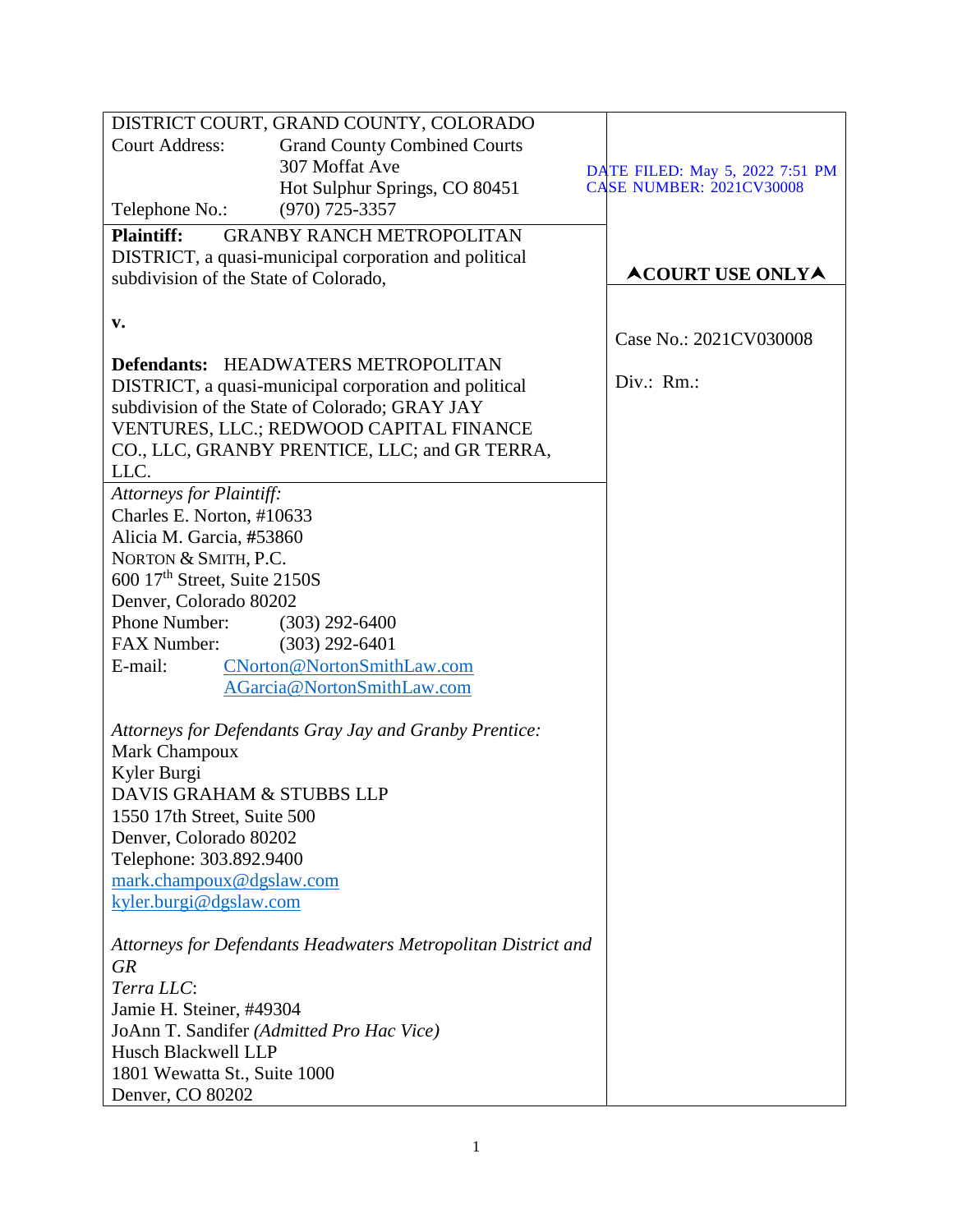| Phone: 303-749-7200                      |  |
|------------------------------------------|--|
| Fax: 303-749-7272                        |  |
| E-mail: jamie.steiner@huschblackwell.com |  |
| joann.sandifer@huschblackwell.com        |  |
|                                          |  |

# **PROPOSED CASE MANAGEMENT ORDER**

Plaintiff Granby Ranch Metropolitan District ("GRMD") and Defendants Headwaters Metropolitan District ("Headwaters"), GR Terra, LLC ("GR Terra"), Gray Jay Ventures ("Gray Jay"), and Granby Prentice, LLC ("Granby Prentice") (collectively referred to as "Defendants"), through undersigned counsel, submits the following Proposed Case Management Order.

The case management conference is scheduled for May 5, 2022 at 2:30 MT.

- 1. The "at issue" date is: March 4, 2022.
- 2. Responsible attorney's name, address, phone number and email address:

## **Attorneys for Plaintiff:**

Charles E. Norton, #10633 Alicia M. Garcia, #53860 NORTON & SMITH, P.C. 600 17th Street, Suite 2150S Denver, Colorado 80202 Telephone: (303) 292-6400 [cnorton@nortonsmithlaw.com](mailto:cnorton@nortonsmithlaw.com) [agarcia@nortonsmithlaw.com](mailto:agarcia@nortonsmithlaw.com)

## **Attorneys for Defendants Gray Jay and Granby Prentice:**

Mark Champoux Kyler Burgi DAVIS GRAHAM & STUBBS LLP 1550 17th Street, Suite 500 Denver, Colorado 80202 Telephone: 303.892.9400 [mark.champoux@dgslaw.com](mailto:mark.champoux@dgslaw.com) [kyler.burgi@dgslaw.com](mailto:kyler.burgi@dgslaw.com)

### **Attorneys for Defendants Headwaters and GR Terra:**

JoAnn T. Sandifer Jamie H. Steiner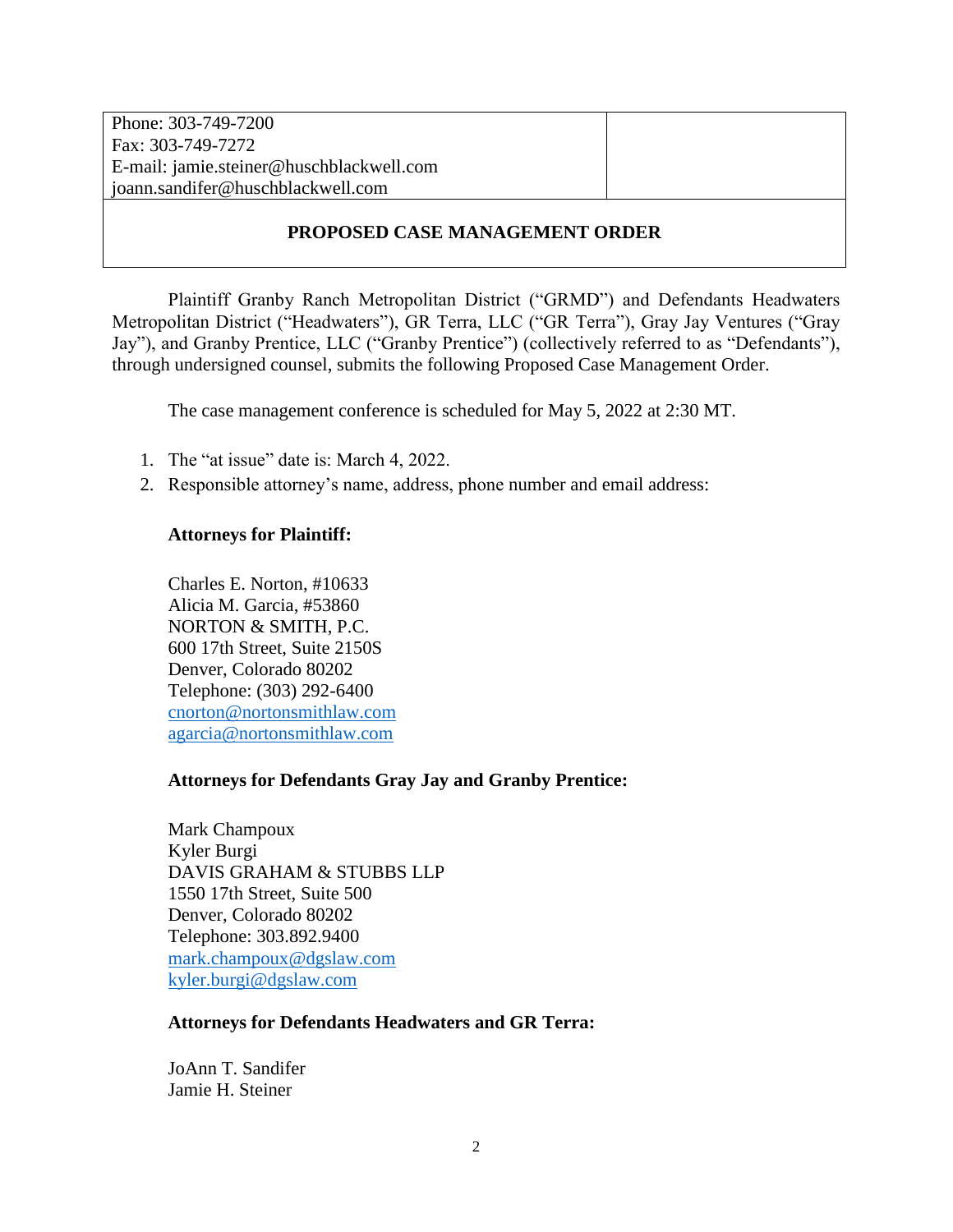HUSCH BLACKWELL LLP 1801 Wewatta St., Suite 1000 Denver, CO 80202 Phone: 303-749-7200 Fax: 303-749-7272 [jamie.steiner@huschblackwell.com](mailto:jamie.steiner@huschblackwell.com) [joann.sandifer@huschblackwell.com](mailto:joann.sandifer@huschblackwell.com)

- 3. The lead counsel for each party met and conferred via Zoom concerning this Proposed Order and each of the issues listed in Rule 16(b)(3)(A) through (E) on March 17, 2022.
- 4. Brief description of the case and identification of the issues to be tried:

### **Plaintiff**:

This case involves a dispute between two metropolitan districts, which were originally organized in 2003 under service plans prepared by Sol Vista Corp., the developer of the "Sol Vista Golf & Ski Ranch." Headwaters was formed in order to construct, install, and acquire public infrastructure serving the residents of all of the Granby Ranch Districts, including GRMD. The original service plan contemplated that this infrastructure would include the recreational amenities that are the subject of this lawsuit. Headwaters was under the control of the original developer of the SolVista project. Headwaters committed to the Town of Granby and the other Granby Ranch Districts that it would acquire the "Amenities" which are the subject of this lawsuit on behalf of all of the Granby Ranch Districts and own and operate them on behalf of the residents of the Districts. The Service Plan for Headwaters provided that when that District dissolved, GRMD would own and maintain the infrastructure.

In 2006, the developer, Granby Realty Holdings, LLC ("GRH") entered into an "Amended and Restated Lease Purchase Agreement" with Headwaters whereby Headwaters would lease and eventually could acquire the ski area and golf course which were "Amenities" for the Granby Ranch development. The parties subsequently entered into a "Second Amended and Restated Lease Purchase Agreement" ("LPA") in 2012 with substantially the same terms as

3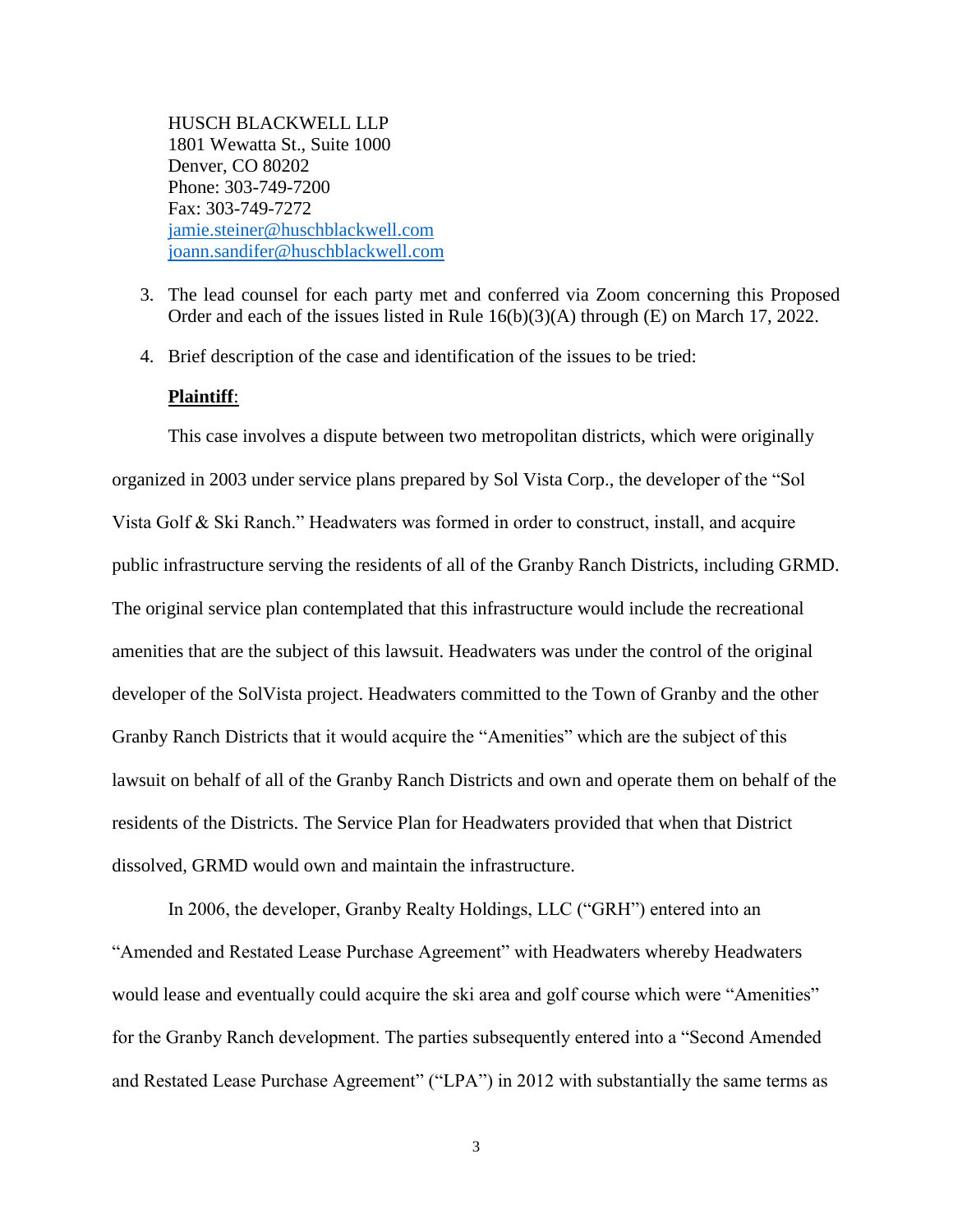the first agreement. Now, the Defendants' refuse to honor the LPA, claiming that GRMD is not a third-party beneficiary to the LPA and even if it was, the LPA was extinguished through foreclosure.

Plaintiff commenced this action on February 23, 2021 by filing a complaint against two defendants, Headwaters and GP Granby Holdings, LLC ("GPGH") seeking to enforce the LPA. On January 28, 2022, this Court granted Headwaters' and the Private Defendants' Motions to Dismiss in part. However, the Court's order kept the majority of the Plaintiff's claims intact and held that GRMD is a third-party beneficiary to the LPA and that the Plaintiff properly stated a claim that the LPA is a covenant running with the land because the Leased Premises touch and concern the land. On March 15, 2022, GRMD filed its Motion for Summary Judgment on Defendant GR Terra's counterclaims, Counts I, II, and III. The Defendants subsequently filed a Motion to Continue or Stay its Response to the Motion for Summary Judgment pending discovery. The Court granted this motion in an order dated April 2, 2022.

Defendants continue to assert the issue of subject-matter jurisdiction based upon their contention that GRMD is not a third-party beneficiary of the LPA. However, GRMD's position is that under the procedures outlined by the Colorado Supreme Court in *Trinity Broad. of Denver, Inc. v. City of Westminster*, 848 P.2d 916, 925 (Colo. 1993) and *Medina v. State*, 35 P.3d 443 (Colo. 2001) this Court's orders of January 28, 2022 addressing the motions to dismiss brought by Headwaters, GR Terra, Granby Prentice, and Gray Jay have resolved the issue of subject matter jurisdiction and third-party beneficiary status for the purposes of this case.

#### **Defendants**:

Defendants submit that GRMD's claims in this lawsuit are based upon a selective, inaccurate, and misleading recitation of the relevant facts. The facts, documents and surrounding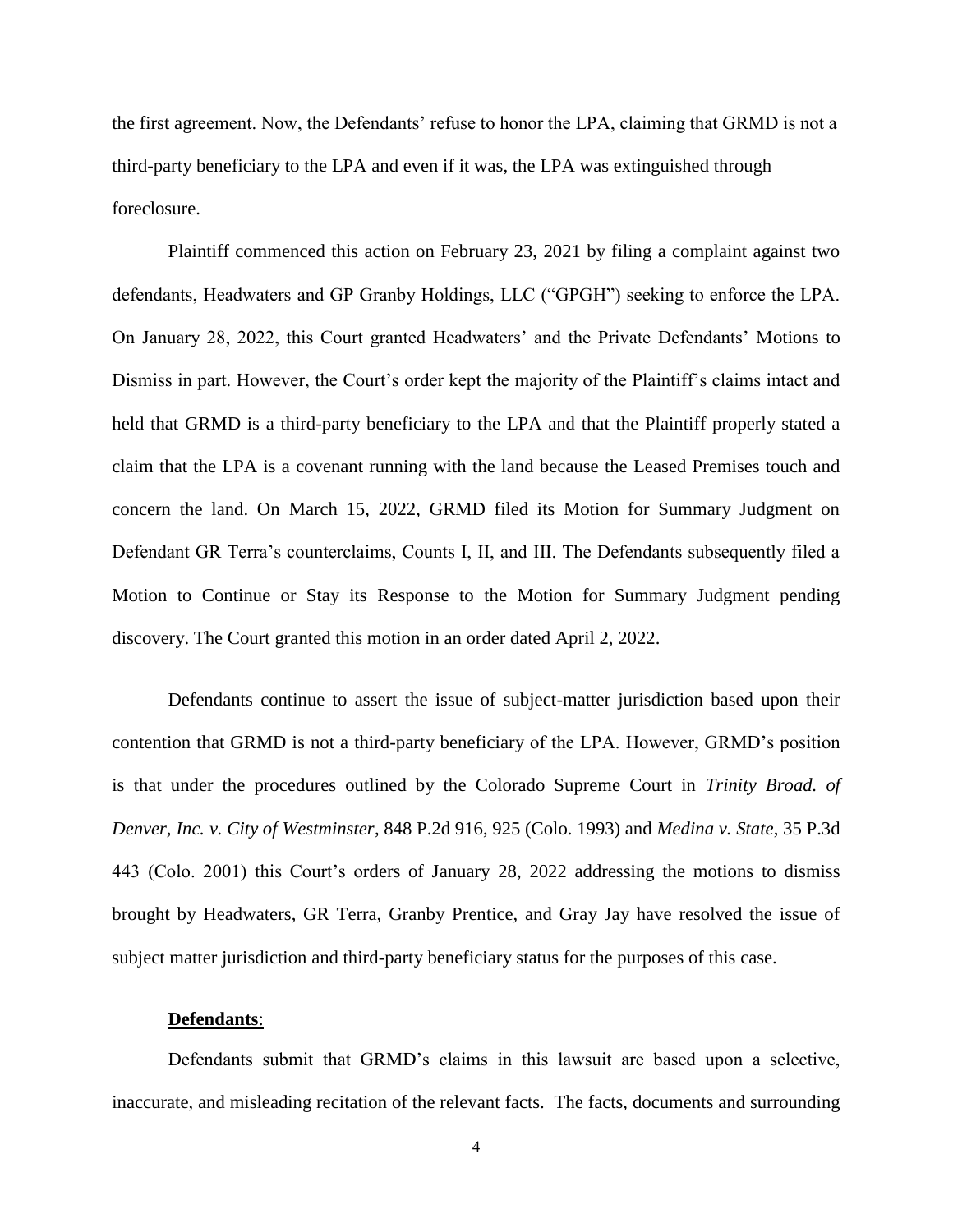circumstances establish that the parties to the LPA never intended for GRMD to be a third-party beneficiary – as made abundantly clear by the Headwaters and GRMD's express termination of the agreements that GRMD relies upon for its claim of third-party beneficiary status and GRMD's repeated acknowledgements and agreements that the prior relationship between the two Districts has been severed and terminated. This, a question concerning this Court's subject matter jurisdiction, is one of the central issues for summary judgment or trial, and Defendants do not agree that this Court's rulings on Defendants' motions to dismiss preclude this Court's reconsideration of Plaintiff's standing or of the Court's subject matter jurisdiction in this case, particularly if new facts are presented to the Court on those issues following discovery. Moreover, if GRMD had the ability to enforce the LPA, the facts and governing law establish that the LPA was terminated through foreclosure or alternatively under its own terms before GR Terra acquired the property.

The remaining defendants (all named defendants other than Redwood Capital, which was entirely dismissed as a defendant) filed timely answers and affirmative defenses to Plaintiff's Second Amended Complaint. The affirmative defenses continued to challenge GRMD's status as a third-party beneficiary of the LPA and its standing to bring claims for breach of that agreement. In addition, the defendants asserted numerous defenses to the remaining claims, including, procedural challenges to GRMD's attempted enforcement of the LPA, challenges to the validity of the provisions of the LPA GRMD seeks to enforce, and defenses that GRMD had terminated, waived, and relinquished any rights it may have under the LPA through several other agreements not referenced in the Second Amended Petition or attached thereto.

Defendant Headwaters filed four counterclaims against GRMD, asserting, inter alia, that GRMD's actions – including its prosecution of the claims in this lawsuit – are in breach of four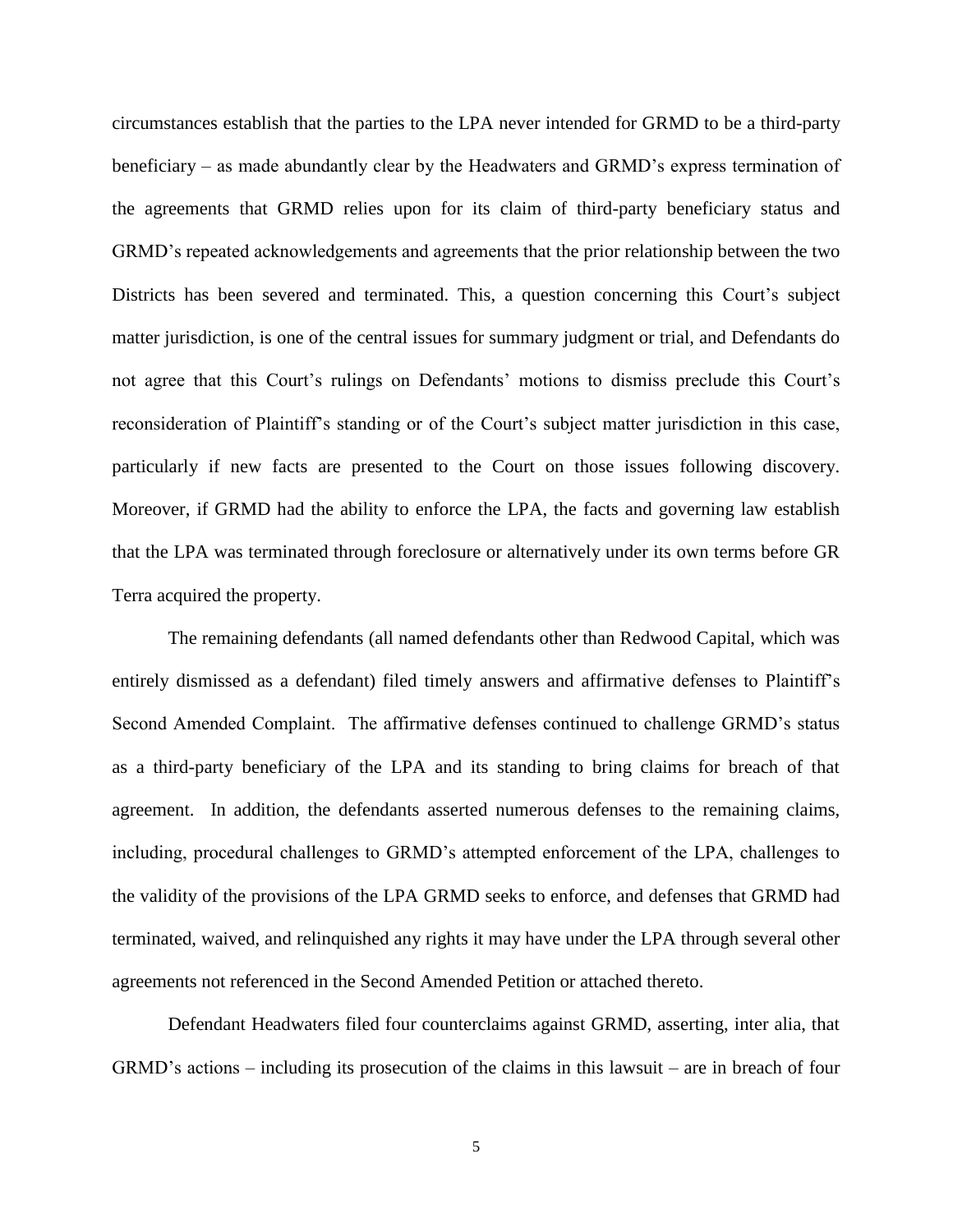other contracts between those parties wherein GRMD has waived and relinquished any rights to the amenity fees that constituted the alleged "equity" paid under the LPA and any right to bring claims against Headwaters for breach of the Master IGA or Second Granby IGA.

Defendant GR Terra also filed four counterclaims against GRMD. Count I seeks declaratory relief to declare that the LPA was terminated through the foreclosure, or alternatively through Gray Jay's notice of termination, or alternatively through Headwaters' failure to appropriate funds for the payment of rent. Count II asserts that even if the LPA and option to purchase therein constitute covenants running with the land and were not otherwise terminated, then the Court should declare that any such restrictive covenants no longer serve the intended benefit and that same are terminated and canceled from the Property. Count III asserts a claim for quiet title, asking the Court to quiet title of the property to it free and clear of the LPA and any restrictive covenants therein. Count IV asserts a slander of title claim based upon GRMD's filing of its notice of lis pendens in conjunction with its claims in this lawsuit.

- 5. The following motion has been filed and is unresolved
	- a. Plaintiff's Motion for Summary Judgment on Count I, II and II of Defendant GR Terra's Counterclaims. This Court granted Defendants' motion to stay its response to this summary judgment motion until discovery is completed.
- 6. Brief assessment of each party's position on the application of the proportionality factors, including those listed in C.R.C.P.26(b)(1): Based upon the complex and extended set of facts giving rise to the parties' claims, defenses and counterclaims, the parties have agreed upon a limited expansion of the discovery limitations set forth in C.R.C.P. 26(b)(2). As set forth in Plaintiff's Second Amended Complaint, Plaintiff is alleging rights to enforce the LPA against the subject property now owned by Defendant GR Terra and/or seeks damages against all defendants estimated to be in excess of \$6 million. The facts GRMD and the Defendants rely upon date back to 2003 and involve other entities that are not parties to this lawsuit, including the prior owner of the subject property, Granby Ranch Holdings, LLC. Discovery will likely be required from that entity as well as the entities that previously operated the Granby Ranch development. On information and belief, some of those entities are outside the State and possibly the County. In addition, because the claims and defenses turn upon various agreements entered and actions taken by the two metropolitan districts, GRMD and Headwaters, the parties wish to pursue additional depositions of former and current Board members of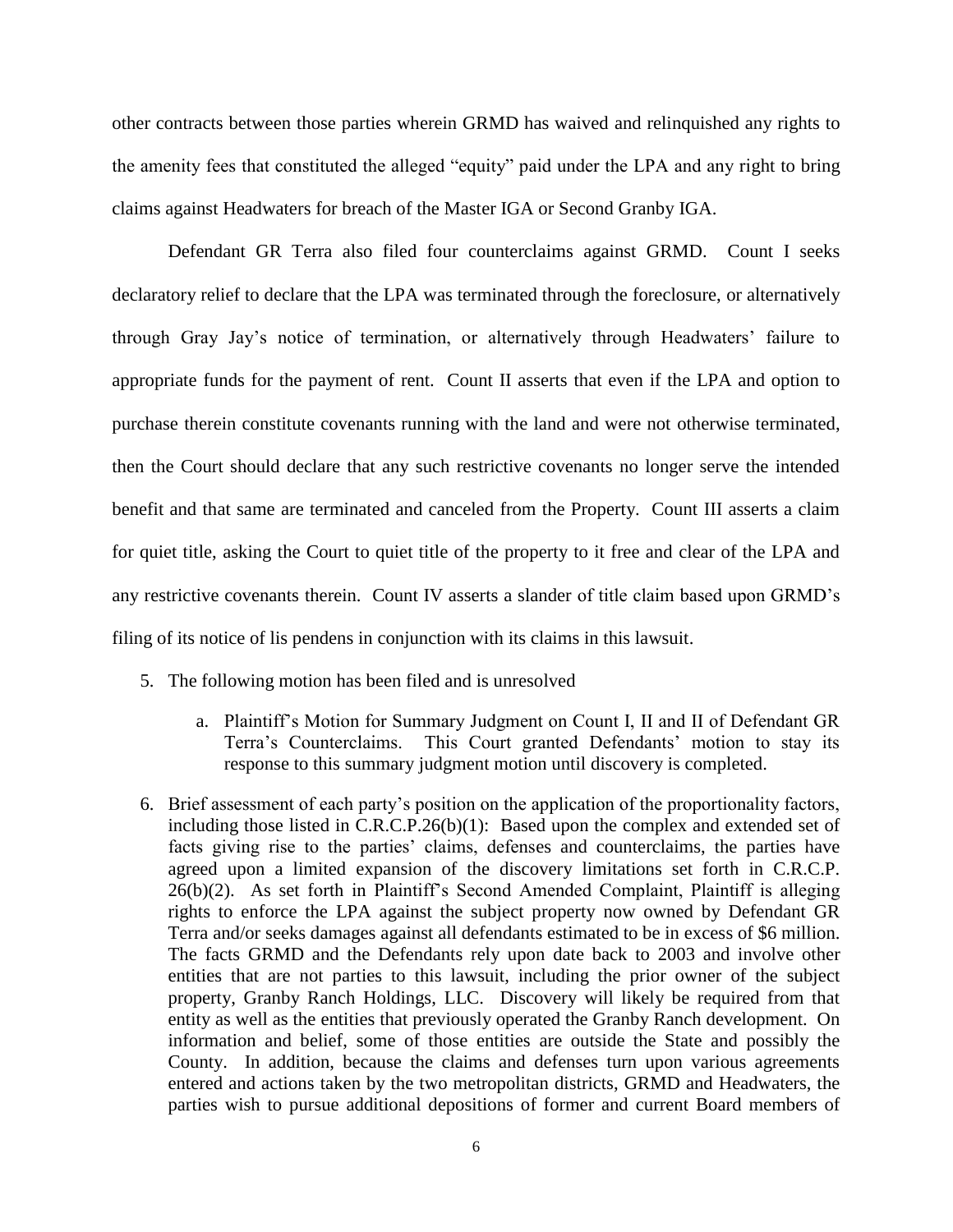those districts and may seek depositions of the entities that have managed the two Districts.

- 7. The lead counsel for each party, met and conferred concerning possible settlement and they have exchanged their positions concerning settlement. The parties agreed to commence discovery and revisit settlement when appropriate as the facts in the case develop.
- 8. Deadline for:
	- a. Amending or supplementing pleadings (Not more than 105 days (15) weeks from at issue date): June 17, 2022.
	- b. Joinder of additional parties (Not more than 105 days (15) weeks from at issue date): June 17, 2022.
	- c. Identifying non-parties at fault (90 days from at issue date): June 2, 2022.
- 9. Date of Initial Disclosures: April 1, 2022.

Objections, if any, about their adequacy: None to date.

- 10. If full disclosure of information under C.R.C.P. 26(a)(1)(C) was not made because of a party's inability to provide it, provide a brief statement of reasons for that party's inability and the expected timing of full disclosures (NOT APPLICABLE) and completion of discovery on damages: Discovery regarding damages is anticipated to be fully completed by the discovery cutoff date 49 days before the trial date.
- 11. Proposed limitations on and modifications to the scope and types of discovery, consistent with the proportionality factors in C.R.C.P. 26(b)(1): The parties have agreed to the following enlarged discovery limitations:
	- a. Number of depositions per party: Each party may take the deposition of the opposing party pursuant to C.R.C.P. 30(b)(6), plus 5 additional fact witnesses, as well as any current or prior members of the Boards of Directors of GRMD or Headwaters, plus experts per C.R.C.P. 26(b)(4)(A).
	- b. Number of Interrogatories per party (C.R.C.P. 26(b)(2)(B) : 30.
	- c. Number of requests for production of documents per party  $(C.R.C.P. 26(b)(2)(D))$ : 20.
	- d. Number of requests for admission per party (C.R.C.P. 26(b)(2)(E): 20.
	- e. Any physical or mental examination per C.R.C.P. 35: None.
	- f. Any limitations on awardable costs: Headwaters and GRMD are political subdivisions of the state of Colorado and are not subject to an award of costs.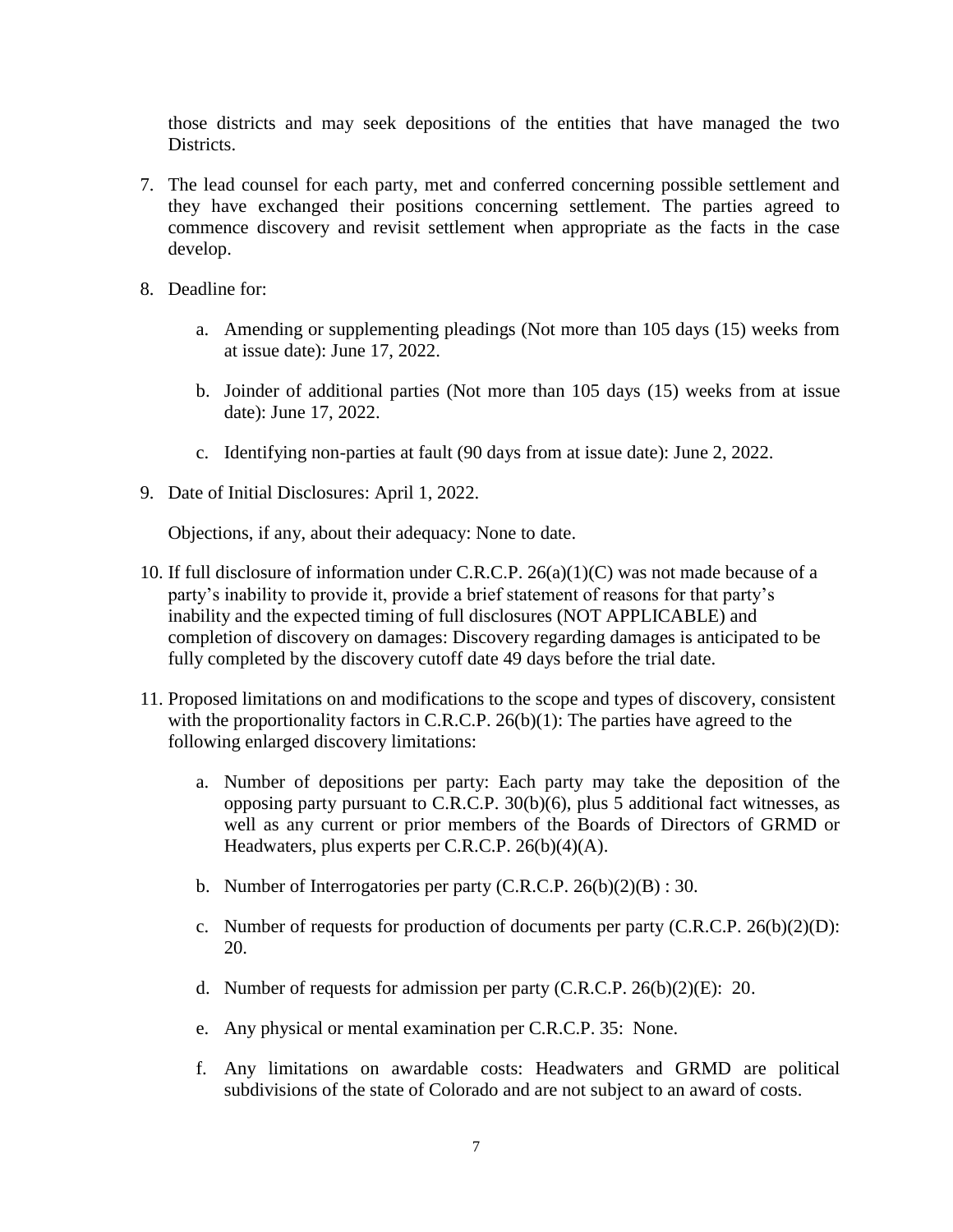- g. State the justifications for any modifications in the foregoing C.R.C.P. 26(b)(2) limitation: The parties propose that the C.R.C.P. 26(b)(2) limitations be modified by allowing the depositions of five other persons rather than the two provided for in the Rule and for the deposition of any present or former member of the Board of Directors of GRMD or Headwaters. See justification set forth in paragraph 6 above.
- 12. Number of experts, subjects for anticipated expert testimony, and whether experts will be under C.R.C.P.  $26(a)(2)(B)(I)$  or  $(B)(II)$ :
	- a. Plaintiff anticipates calling an expert in the area of special district formation and special district structure, and an expert or experts with regard to the computation of damages.
	- b. Defendants anticipate calling an expert or experts relating to the special district purpose and structure, special district assessments, and the special district agreements at issue in this case as well as an expert with respect to the calculation of damages. In addition, Defendants reserve the right to name rebuttal experts to respond to the Plaintiffs' expert testimony.
	- c. If more than one expert in any subject per side is anticipated, state the reasons why such expert is appropriate consistent with proportionality factors in C.R.C.P.  $26(b)(1)$  and any differences among the positions of multiple parties on the same side: The parties believe these experts are necessary and consistent with the proportionality factors because they involve entirely different areas of expertise. The computation of damages may require an economist and a certified public accountant.
- 13. Proposed deadlines for expert witness disclosure:
	- a. Production of expert reports
		- i. Production of expert reports by Plaintiff: \_\_\_\_\_\_\_\_\_\_\_\_ (126 days (18 weeks) before the trial date per C.R.C.P. 26(a)(2)(C)( I)).
		- ii. Production of expert reports by Defendants: 28 days after service of Plaintiff's disclosures; provided, however, that if Plaintiff serves its disclosures earlier than 126 days before the trial date, Defendant is not required to serve its disclosures earlier than \_\_\_\_\_\_\_\_\_\_ (98 days (14 weeks) before the trial date per C.R.C.P. 26(a)(2)(C)( II)).
	- b. Production of rebuttal expert reports: No later than \_\_\_\_\_\_\_\_\_\_\_\_ (77 days (11) weeks) before the trial date per C.R.C.P. 26(a)(2)(C)(III)).
	- c. Production of expert witness files: The expert witness files will be produced 10 days prior to the expert's deposition.

State the reasons for any different dates from those in C.R.C.P.  $26(a)(2)(C)$ : The dates are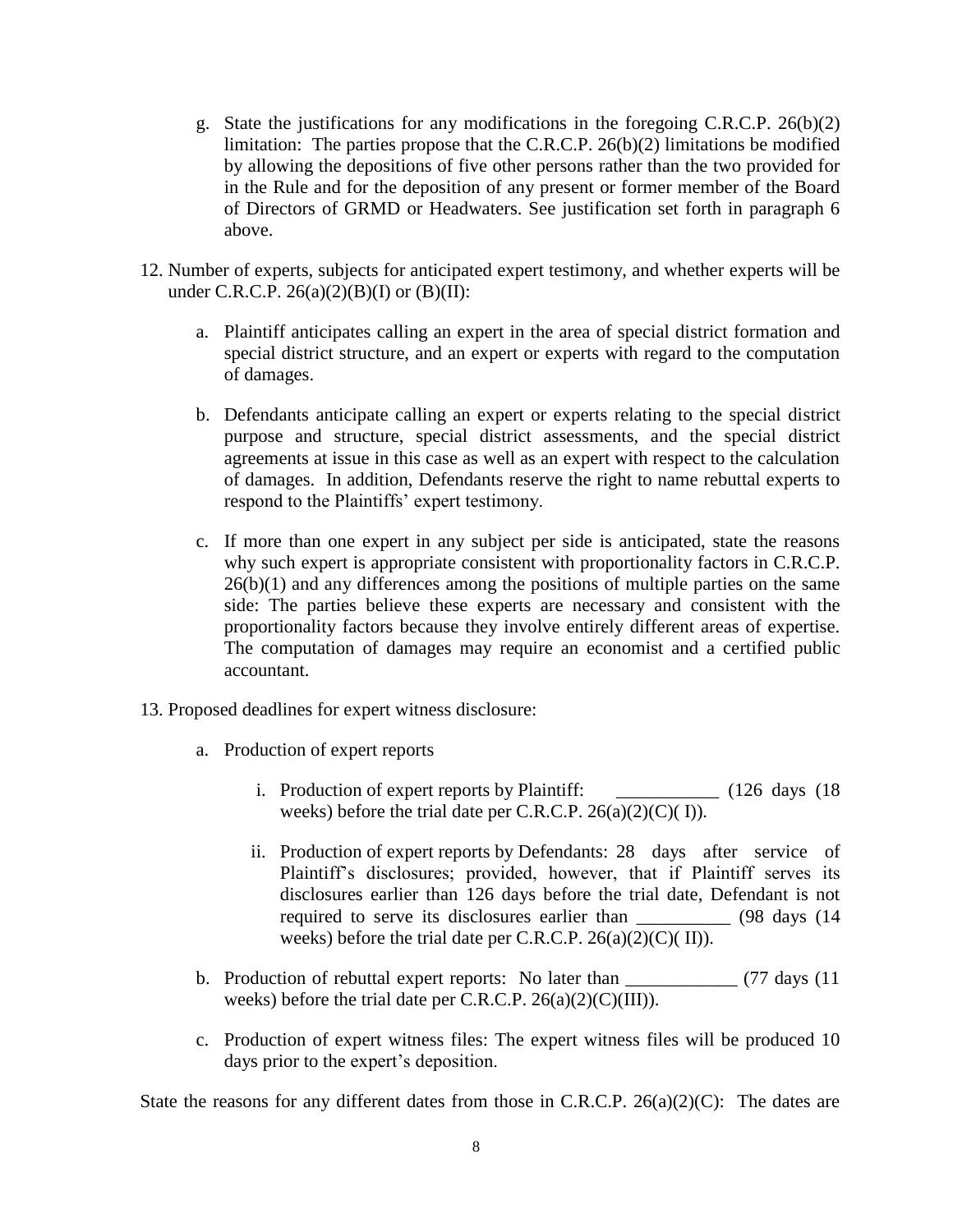those provided for in C.R.C.P.  $26(a)(2)(C)$ .

- 14. Oral Discovery Motions: The court does not require discovery motions to be presented orally, without written motions or briefs.
- 15. Electronically Stored Information. The parties do anticipate needing to discover a significant amount of electronically stored information. The following is a brief report concerning their agreements or positions on search terms to be used, if any, and relating to the production, continued preservation, and restoration of electronically stored information, including the form in which it is to be produced and an estimate of the attendant costs: The parties have already disclosed a significant amount of electronically stored information. The situation is not anticipated to involve unusual or complex issues of e-discovery. Instead, documents which were originally in hard copy form are now stored electronically (in some instances) and so disclosures and responses to requests for production involve listing the documents as provided for in the applicable rules and then making them available via Dropbox or a similar platform.
- 16. Parties' best estimate as to when discovery can be completed: The parties estimate that discovery can be completed within six to seven months of the date that this case management order is entered by the Court, or approximately December 31, 2023.
- 17. Parties' best estimate of the length of the trial: The parties currently believe that this case will take two weeks, or ten days of the Court's time to try.
- 18. Trial will commence on (or will be set by the court later):

\_\_\_\_\_\_\_\_\_\_\_\_\_\_\_\_\_\_\_\_\_\_\_\_\_\_\_\_\_\_\_\_\_\_\_\_\_

19. Other appropriate matters for consideration: If desired by the Court, the parties agree to work together to set a date to mediate the issues in this case.

Dated this 3<sup>rd</sup> day of May, 2022.

Charles E. Mortun

\_\_\_\_\_\_\_\_\_\_\_\_\_\_\_\_\_\_\_\_\_\_\_\_\_\_\_\_\_\_\_\_\_\_\_\_\_\_\_\_\_\_\_\_

*Attorneys for Plaintiff:* Charles E. Norton, #10633 Alicia M. Garcia, **#**53860 NORTON & SMITH, P.C.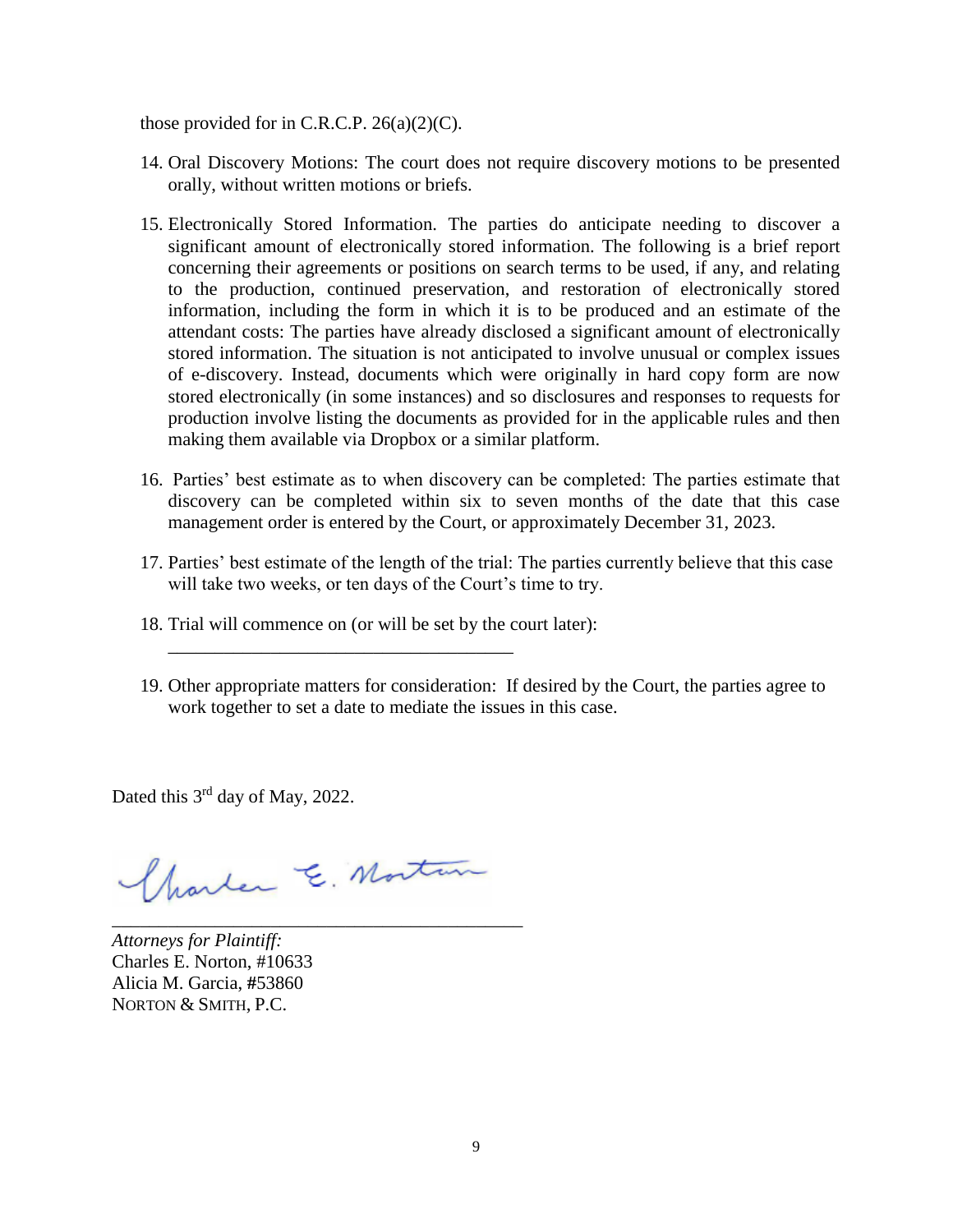Kylen Bury

*Attorneys for Defendants Gray Jay and Granby Prentice:*  Mark Champoux Kyler Burgi DAVIS GRAHAM & STUBBS LLP

\_\_\_\_\_\_\_\_\_\_\_\_\_\_\_\_\_\_\_\_\_\_\_\_\_\_\_\_\_\_\_\_\_\_\_\_\_\_\_\_\_\_\_\_\_

Attorney's for Defendants Headwaters Metropolitan District and GR Terra LLC: Jamie H. Steiner, #49304 JoAnn T. Sandifer (Admitted Pro Hac Vice) Husch Blackwell LLP

### **CASE MANAGEMENT ORDER**

IT IS HEREBY ORDERED that the foregoing, including any modifications made by the Court and the rulings set forth below, is and shall be the Case Management Order in this case.

This matter came before the Court for a Case Management Conference on May 5, 2022, at 2:45 p.m. The Plaintiff appeared by Attorneys Norton and Garcia. The Defendants GR Terra, LLC and Headwaters Metropolitan District appeared by Attorney Sandifer. The Defendants Granby Prentice, LLC and Gray Jay Ventures, LLC appeared by Attorney Burgi. The Court held the Case Management Conference by video via WebEx.

The Court orders the parties shall comply with C.R.C.P. 16 and 26.

The parties are to file any discovery dispute motions in writing.

The Court sets this matter for a ten-day jury trial to begin on February 6, 2023, at 8:00 a.m. The following claims will not be tried to the jury, but will be tried to the Court based on the evidence presented at the jury with a closing argument made after the jury retires for deliberation: the Plaintiff's 8<sup>th</sup> claim in the Plaintiff's Second Amended Complaint and Grand Terra's first, second, and third counterclaims. The Court will rule after the jury returns its verdict.